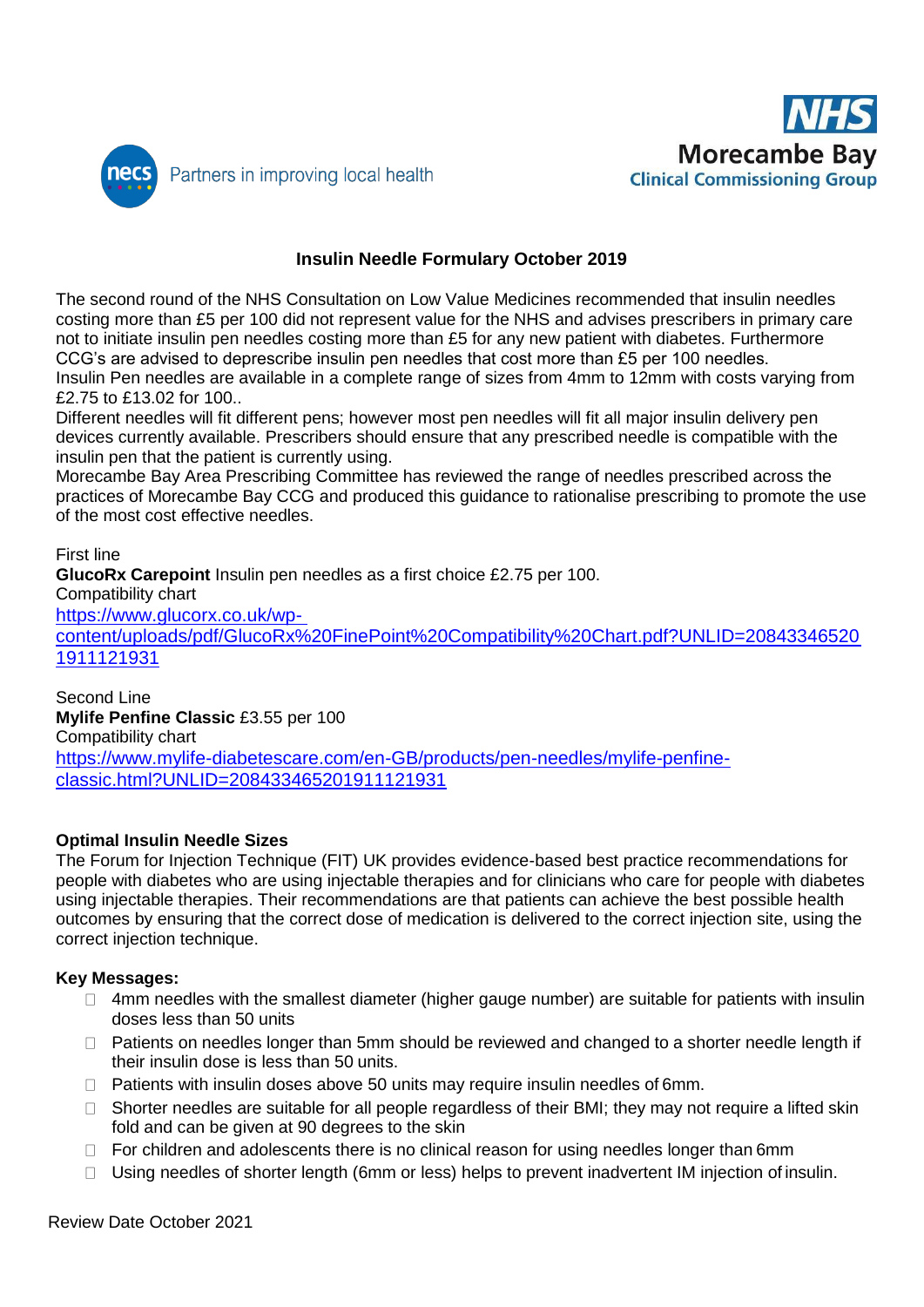- $\Box$  IM injection of all human insulin should be avoided as this can result in unpredictable blood glucose levels and severe hypoglycaemia.
- $\Box$  Advice regarding monitoring blood glucose levels following a change to a shorter needle should be given as well as using up any existing needles before changing to a shorter needle to reduce wastage.
- $\Box$  For patients currently using longer pen needle lengths (8, 10 12mm), it is advisable to change to a shorter needle length (6mm or less) **but only after discussion with a healthcare professional, to ensure they receive advice on the correct injection technique.**
- $\Box$  If leakage of insulin occurs with shorter needles, injection technique should be reviewed. The individual should count slowly to 10 seconds before withdrawing the needle. If doses of more than 60 units are to be given, the dose could be split and given at different sites.
- □ All needles are for single use only.
- $\Box$  If patients occasionally experience sharp pain on injection they should be reassured that the needle may have touched a nerve ending which happens randomly and will not cause any damage.

### **Practices should ensure that any selected needles are compatible with the insulin pen the patient is using.**

### **Safe Disposal of Used Needles**

- $\Box$  Ensure patients are educated about the safe disposal of needles via a sharps bin.
- $\Box$  Sharps bins can be prescribed on FP10 and are suitable for insulin needles and lancets.
- $\Box$  Advise patients to return full sharps bins to the prescribing GP practice or by making arrangements with local council.
- $\Box$  Practice staff should not handle these and patients advised to place their returned sharps bins in the larger practice bins.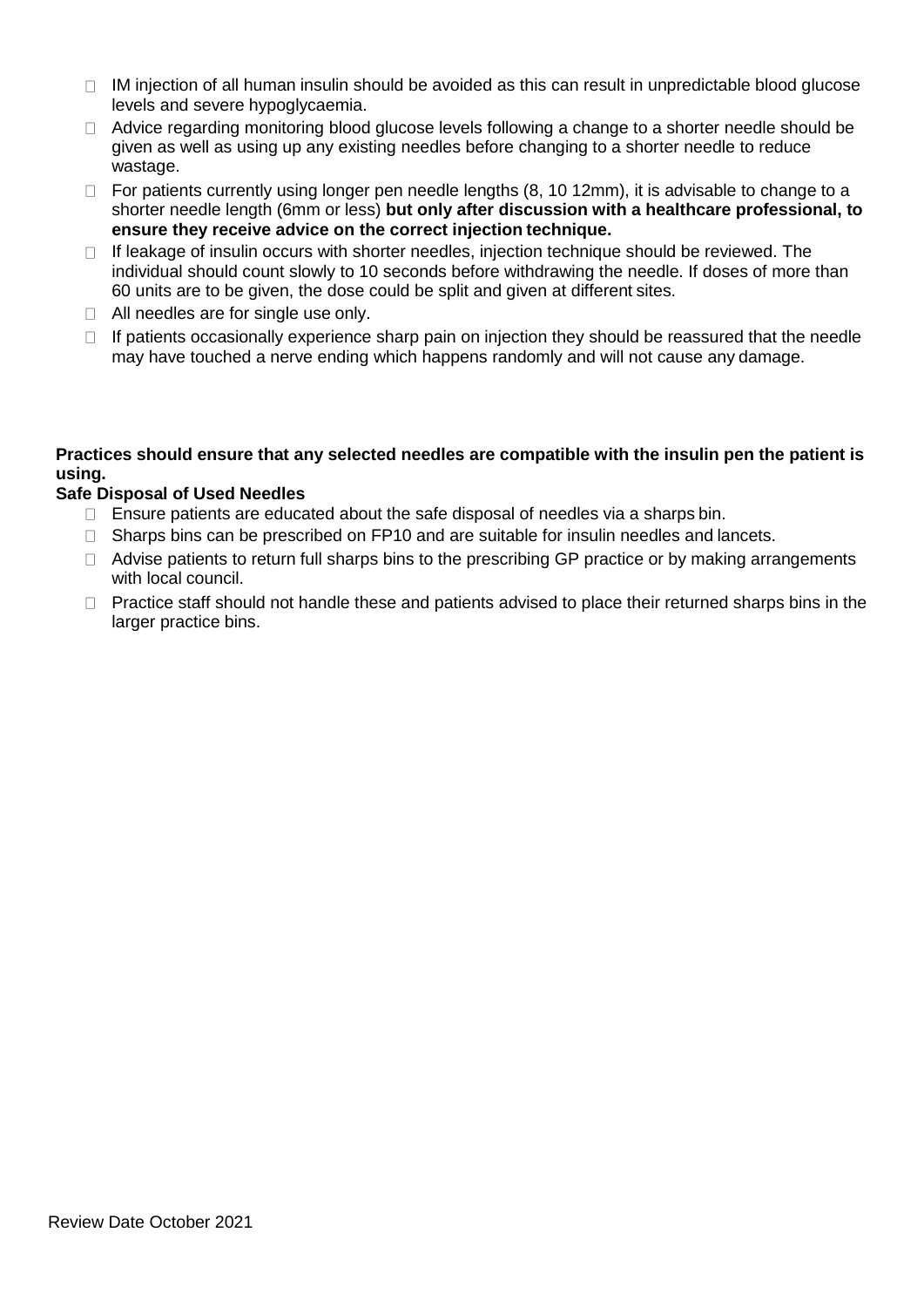## **Insulin Pen Needles with a cost less than £5 per 100**

 As prices for some needle sizes in the same brand name may exceed £5.00 per 100 needles, the table below is provided as a guide tothe needle sizes available at or below the indicated threshold price. (Drug Tariff October 2019)

|                                |         |                             |         |         |         |         | Review these sizes to consider shorter length needle, |           |          |          |  |
|--------------------------------|---------|-----------------------------|---------|---------|---------|---------|-------------------------------------------------------|-----------|----------|----------|--|
| Name of Needle                 |         | <b>Insulin Needle Sizes</b> |         |         |         |         |                                                       | as above  |          |          |  |
|                                | 4mm/31g | 4mm/32g                     | 5mm/31g | 5mm/32g | 6mm/31g | 6mm/32g | 8mm/31g                                               | 10mm/29 g | 10mm/30g | 12mm/29g |  |
| <b>GlucoRx Carepoint</b>       | Y       |                             | Y       |         | Y       |         | Y                                                     | Y         |          | Y        |  |
| Cost per 100                   | £2.75   |                             | £2.75   |         | £2.75   |         | £2.75                                                 | £2.75     |          | £2.75    |  |
| <b>Mylife Penfine Classic</b>  |         | Y                           | Y       |         |         | Y       | Y                                                     |           |          |          |  |
| Cost per 100                   |         | £3.55                       | £3.55   |         |         | £3.55   | £3.55                                                 |           |          |          |  |
| 4Sure                          | Y       | Y                           | Y       | Y       | Y       | Y       | Y.                                                    |           |          |          |  |
| Cost per 100                   | £3.95   | £3.95                       | £3.95   | £3.95   | £3.95   | £3.95   | £3.95                                                 |           |          |          |  |
| <b>BD Viva</b>                 |         | Y                           | Y       |         | Y       |         | Y.                                                    |           |          |          |  |
| Cost per 100                   |         | £3.59                       | £3.59   |         | £3.59   |         | £3.59                                                 |           |          |          |  |
| <b>Carefine</b>                |         | Y                           | Y       |         | Y       |         | Y                                                     |           |          |          |  |
| Cost per 100                   |         | £2.75                       | £2.75   |         | £2.75   |         | £2.75                                                 |           |          |          |  |
| <b>GlucoRx Carepoint Ultra</b> |         | Y                           |         |         |         |         |                                                       |           |          |          |  |
| Cost per 100                   |         | £2.75                       |         |         |         |         |                                                       |           |          |          |  |
| <b>GlucoRx Finepoint</b>       | Y       |                             | Y       |         | Y       |         | Y                                                     | Y         |          | Y        |  |
| Cost per 100                   | £4.50   |                             | £4.50   |         | £4.50   |         | £4.50                                                 | £4.50     |          | £4.50    |  |
| <b>GlucoRx Finepoint Ultra</b> |         | Y                           |         |         |         |         |                                                       |           |          |          |  |
| Cost per 100                   |         | £4.50                       |         |         |         |         |                                                       |           |          |          |  |
| <b>Microdot Droplet</b>        |         | Y                           |         |         | Y       |         | Y                                                     |           |          |          |  |
| Cost per 100                   |         | £4.95                       |         |         | £4.95   |         | £4.95                                                 |           |          |          |  |
| <b>Microdot Max</b>            |         | Y                           |         |         | Y       |         |                                                       |           |          |          |  |
| Cost per 100                   |         | £2.74                       |         |         | £2.74   |         |                                                       |           |          |          |  |
| <b>Neon Verifine</b>           | Y       |                             | Y       |         | Y       |         | Y                                                     |           | Y        | Y        |  |
| Cost per 100                   | £4.50   |                             | £4.50   |         | £4.50   |         | £4.50                                                 |           | £4.50    | £4.50    |  |
| <b>Neon Verifine Ultra</b>     |         | Y                           |         |         |         |         |                                                       |           |          |          |  |
| Cost per 100                   |         | £4.50                       |         |         |         |         |                                                       |           |          |          |  |
| <b>Omnican Fine</b>            |         | Y                           |         | Y       |         | Y       |                                                       |           |          |          |  |
| Cost per 100                   |         | £3.95                       |         | £3.95   |         | £3.95   |                                                       |           |          |          |  |
| <b>PROFine</b>                 |         | Y                           | Y       |         | Y       |         | Y.                                                    |           |          | Y        |  |
| Cost per 100                   |         | £3.80                       | £3.80   |         | £3.80   |         | £3.80                                                 |           |          | £3.80    |  |
| <b>TriCare</b>                 |         | Y                           | Y       |         | Y       |         | Y                                                     |           |          |          |  |

Review Date October 2021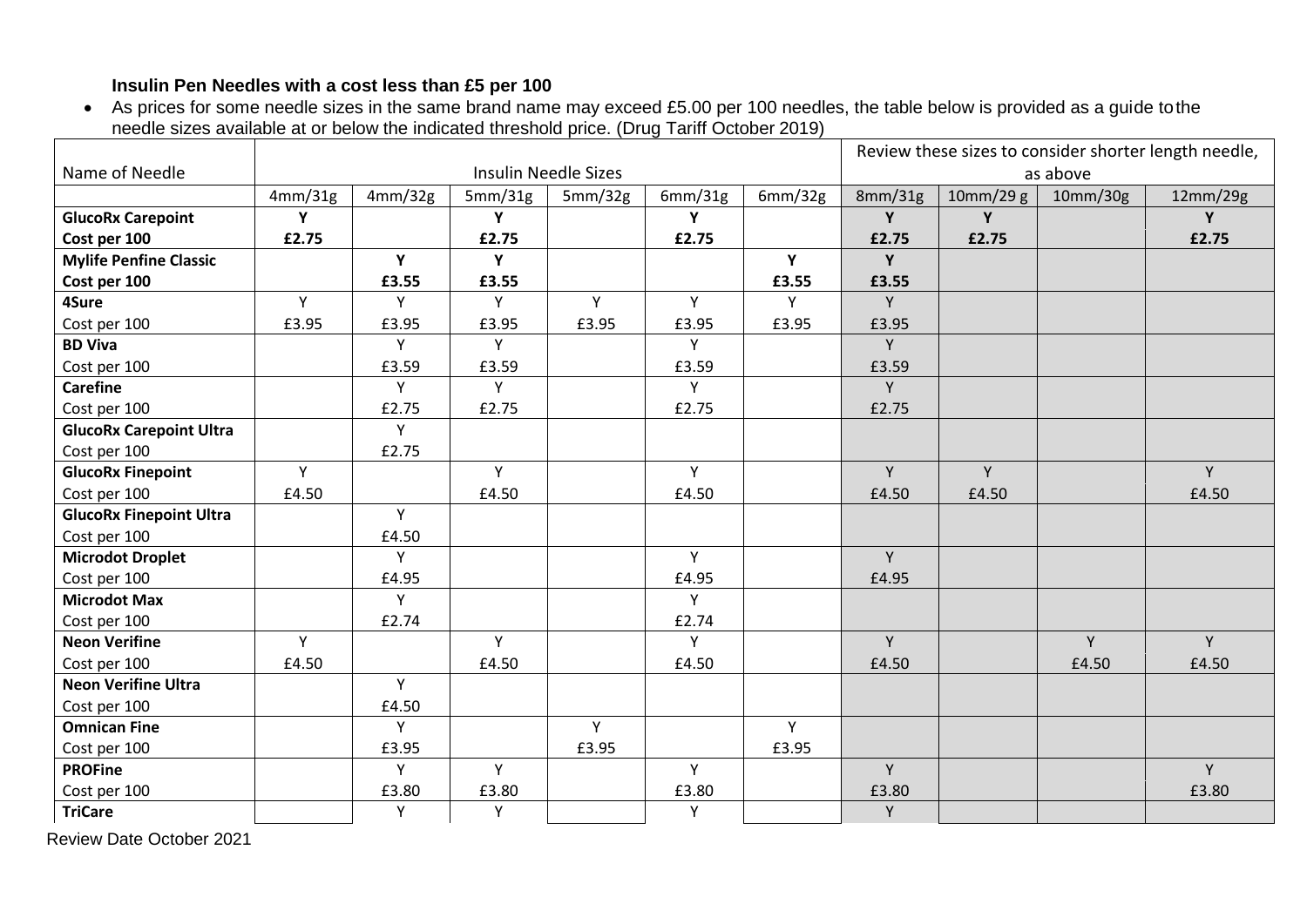| -----<br>__._<br>_ _ _<br>--- | Cost per 100 | ח כם | ם מפ | -- --<br>ח כ | ם כם |  |  |  |
|-------------------------------|--------------|------|------|--------------|------|--|--|--|
|-------------------------------|--------------|------|------|--------------|------|--|--|--|